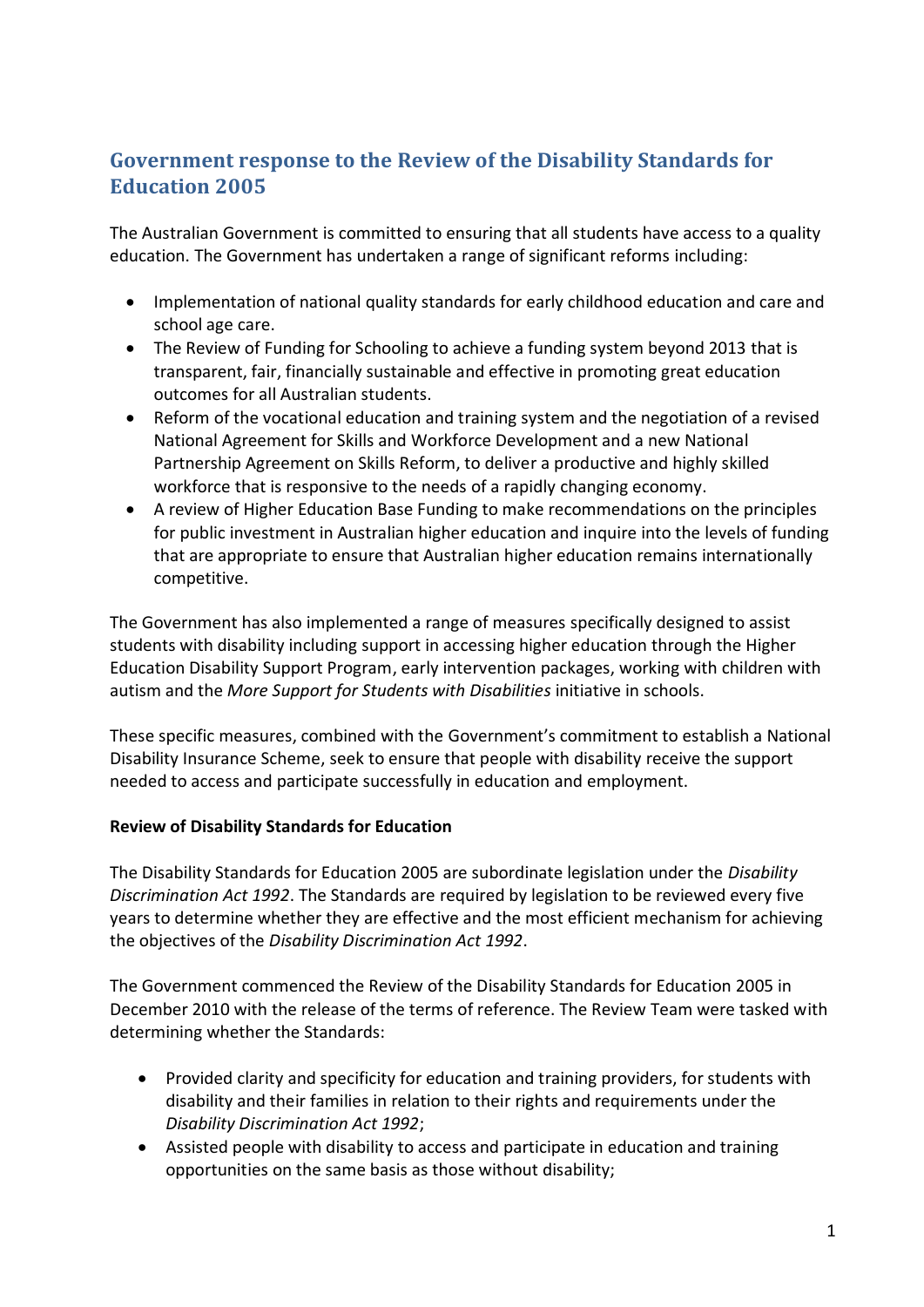- Assisted in eliminating discrimination (including harassment and victimisation) of people with disability in education and training;
- Promoted recognition and acceptance in the community of the principle that people with disability have the same fundamental rights as the rest of the community; and
- Are compatible with Australia's current education and training system.

In February 2011, a discussion paper calling for submissions from interested parties was released. The discussion paper raised several questions on whether the Standards contained sufficient information and guidance about the requirements of each section and how the Standards worked in practice.

The Review Team received 200 submissions from a wide range of stakeholders including education providers and users, advocacy and community organisations, parents, carers and student groups, state and territory governments and unions.

National roundtable discussions were conducted in February and March 2011 with key stakeholders and peak provider organisations. The submissions and outcomes of consultations were then analysed to develop the recommendations and final report.

## **Key Findings of the Review and Recommendations**

The Review found the Standards provide a good framework for promoting the requirements for students with disability to be able to access and participate in education on the same basis as all other students.

During the Review, stakeholders suggested further work needs to be done to ensure the Standards are implemented more effectively. As a result, the Report makes 14 recommendations to improve effectiveness of the Standards. The recommendations cover the following key themes:

- Awareness raising
- Improving clarity
- Access and participation, discrimination and inclusion
- Complaints, accountability, and compliance processes
- Contemporary education practice and related issues.

#### **Australian Government response to the Review Report**

The Australian Government welcomes the report of the Review. The Government believes that every child is entitled to a high quality and challenging education. It is also acknowledged that students with disability face disadvantage in achieving education and employment outcomes.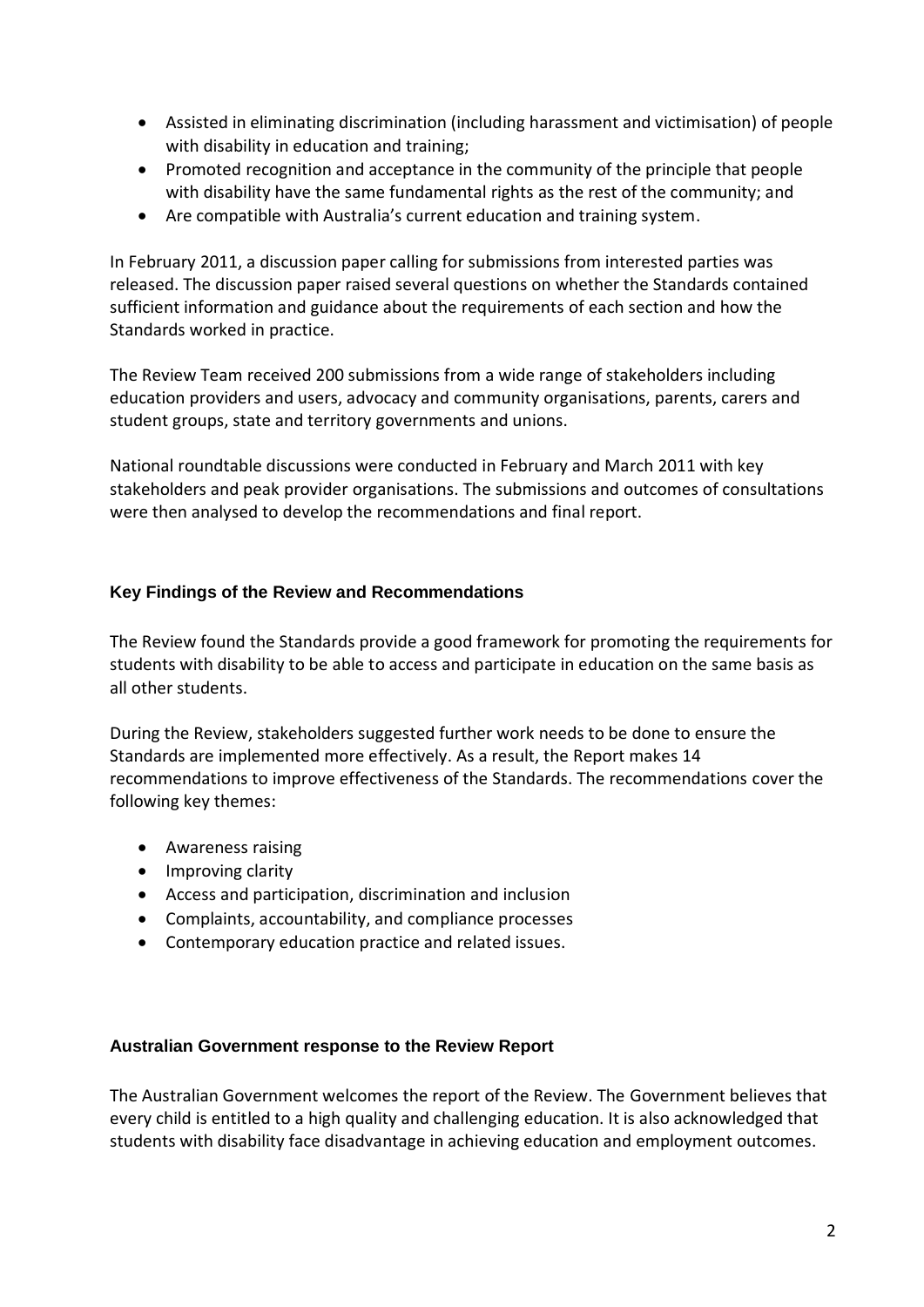Therefore, the Australian Government has implemented a number of measures to assist students with disability to access and participate in education.

More broadly, the Government has committed, as part of Australia's Human Rights Framework, to consolidate existing Commonwealth anti-discrimination legislation into a single, comprehensive law. The *Disability Discrimination Act 1992* along with the *Racial Discrimination Act 1975*, the *Sex Discrimination Act 1984*, the *Age Discrimination Act 2004*, and the *Australian Human Rights Commission Act 1986* are being consolidated. The Government is focusing on simpler provisions, less complexity and greater guidance for all users of the anti-discrimination system, both people with obligations and vulnerable groups, with an enhanced focus on proactive compliance.

While the Government supports in-principle a number of the recommendations relating to revising the Standards, any decisions about changes to the Standards will be deferred until after the outcomes of the project to consolidate Commonwealth anti-discrimination laws are clear. As the Standards are made under anti-discrimination law, it is important that any proposed amendments to the Standards are considered in the broader context of the Government's approach to anti-discrimination law. Draft legislation for the consolidated law will be released for further public consultation in mid-late 2012.

As noted, there have been significant changes in the policy landscape for people with disability. These changes will contribute to the Government's proposed actions for responding to the Review. The Australian Government's response to each of the 14 Review recommendations is outlined below.

## **Recommendations for raising awareness**

## **Recommendation 1**

- 1. The Federal Minister for Tertiary Education, Skills, Science and Research, the Minister for School Education, Early Childhood and Youth and the Minister for Early Childhood and Child Care, in consultation with state and territory education ministers for early childhood and child care, schools, tertiary education and skills, develop a range of targeted information resources for education users and providers to promote awareness of the Standards including:
	- a. User-specific information including information on developing advocacy and negotiation skills.
	- b. Information specific to early childhood, schools, tertiary and registered training organisations.
	- c. Handouts outlining user and provider rights and responsibilities, to be included in all enrolment kits for each level of education and given to parents, associates and students on enrolment.
	- d. A disability and education website to make accessible online information on implementing the Standards.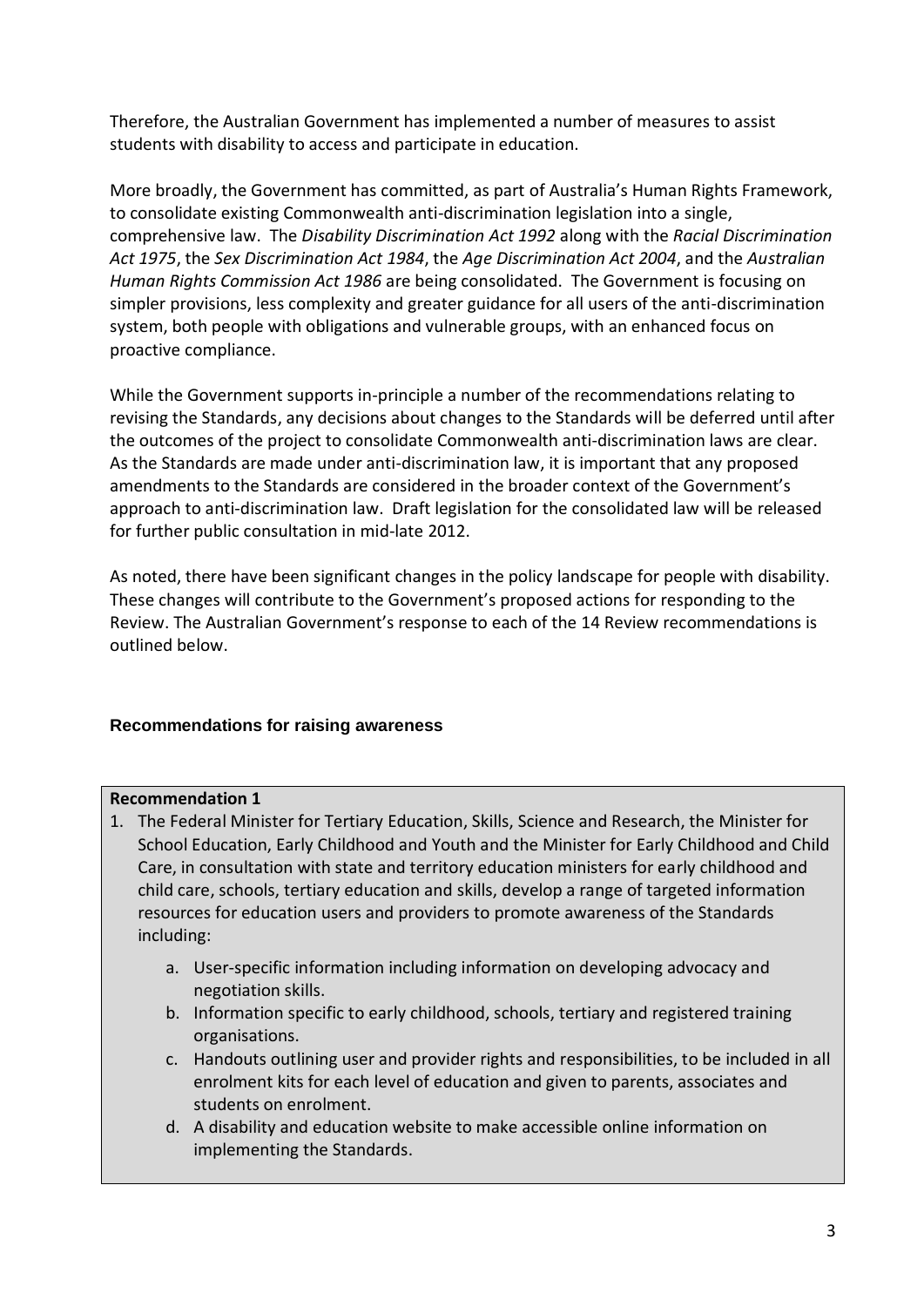The Australian Government is committed to improving access for all children to high quality, inclusive education and care services in both early childhood settings and school aged settings. The Government is also committed to increased access to quality vocational education and training and higher education.

The Government will work with relevant agencies to add information about the Disability Standards for Education to existing resource materials, where relevant. For example, information about the Standards could be added to existing resource materials provided under the Inclusion and Professional Support Program in early childhood education. For schools, an important component of the *More Support for Students with Disabilities* initiative is the collection and public dissemination of information on good practice. This will be available to students, parents, teachers and other school staff.

The Government will also produce additional information to address the need for specific information as identified in the Review and make these resources accessible to education users and providers.

#### **Recommendation 2**

The Australian Human Rights Commission, in consultation with the Attorney-General and the Federal Minister for Tertiary Education, Skills, Science and Research, the Minister for School Education, Early Childhood and Youth and the Minister for Early Childhood and Child Care, undertake an awareness-raising campaign about the *Disability Discrimination Act 1992* and subordinate legislation including the Disability Standards for Education 2005.

The Australian Human Rights Commission has a role in promoting understanding and acceptance, and the public discussion of human rights in Australia. Respective state and territory anti-discrimination bodies also have a role in raising awareness of human rights and promoting awareness of anti-discrimination provisions. It was noted during the Review that there were a number of information and awareness-raising activities taken when the Standards first came into effect, but current levels of awareness vary across sectors and jurisdictions.

The Australian Government will discuss the feasibility of an awareness-raising campaign with the Australian Human Rights Commission and state and territory governments, taking into account the outcomes of the project to consolidate Commonwealth anti-discrimination laws. Any further action in relation to this recommendation will be subject to securing additional resources through the Federal Budget process. It is also noted that the actions proposed in response to recommendations 1, 4 and 7 would complement this recommendation in promoting greater awareness of the Standards.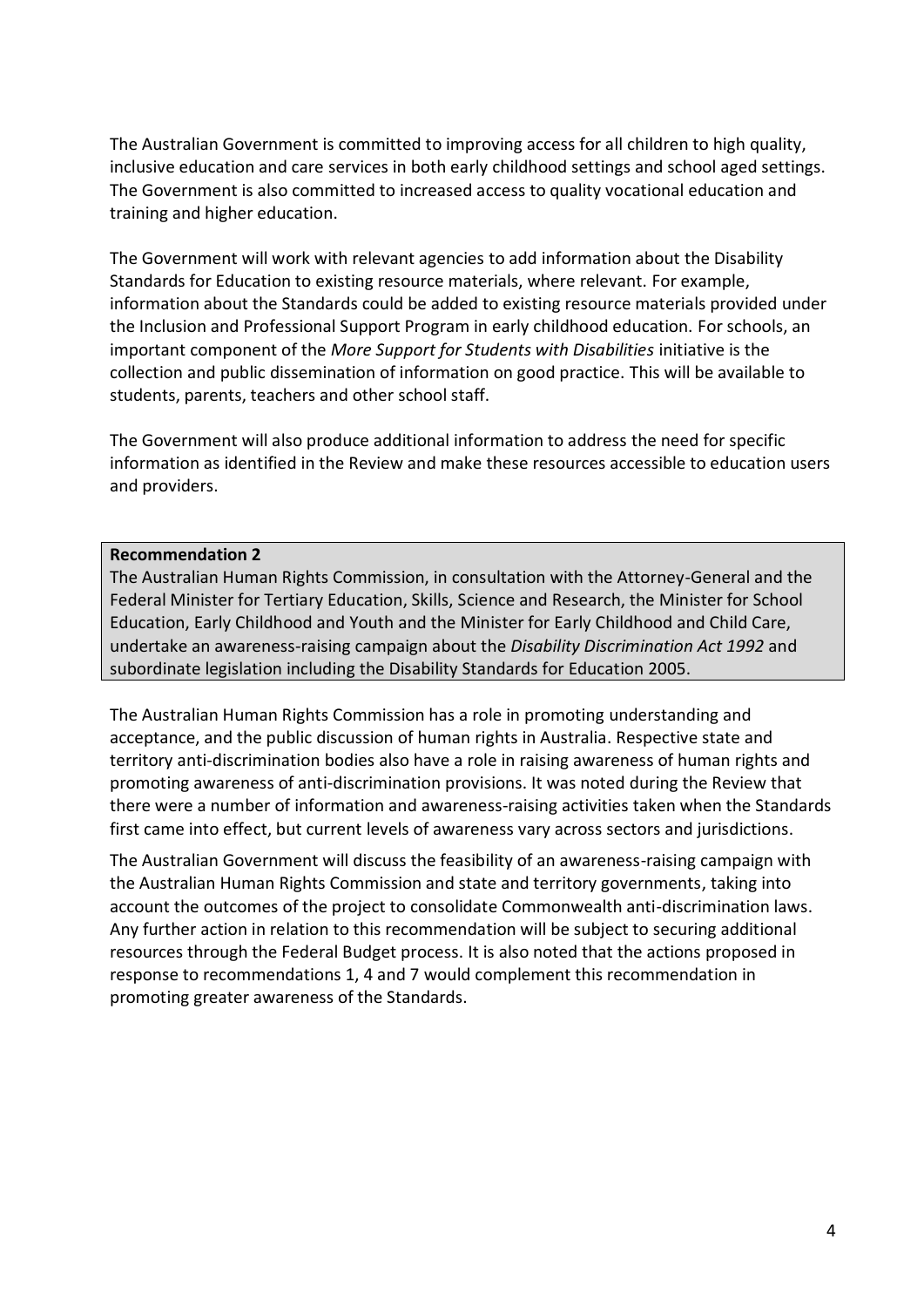## **Recommendations to improve clarity**

#### **Recommendation 3**

The Attorney-General, in consultation with the Federal Minister for Tertiary Education, Skills, Science and Research, the Minister for School Education, Early Childhood and Youth and the Minister for Early Childhood and Child Care, revise the Standards to include child care providers and to clarify that Registered Training Organisations are covered by the Standards.

The Government notes that since the Standards were introduced there have been significant changes in early childhood education and that extending coverage to child care providers will provide greater clarity and guidance for child care providers and users. It is also clear from responses to the Review that there is a need to promote greater awareness amongst Registered Training Organisations (RTOs) of their responsibilities in complying with the Standards.

Making it transparent that RTOs, as education providers, are covered by the standards would highlight the importance of the Standards in the Vocational Education and Training (VET) sector. The Australian Government will work with non-government sector peaks including Australian Council for Private Education and Training, and Enterprise Registered Training Organisation Association, to promote greater awareness of RTOs obligations under the Standards.

The Department of Education Employment and Workplace Relations (DEEWR) and Department of Industry, Innovation, Science, Research and Tertiary Education (DIISRTE), will work with Attorney-General's Department (AGD) to make the necessary amendments to the Standards to address this recommendation.

#### **Recommendation 4**

The Federal Minister for Tertiary Education, Skills, Science and Research, the Minister for School Education, Early Childhood and Youth and the Minister for Early Childhood and Child Care, in consultation with the Attorney-General, develop user-friendly, sector-specific guidance materials in appropriate formats, which include practical examples to support consistent interpretation and application of the terms 'reasonable adjustment', 'unjustifiable hardship', 'consultation' and 'on the same basis'.

The Australian Government supports this recommendation and sees value in developing appropriate guidance materials on implementing the requirements of the Standards. Practical examples could include evidence from existing initiatives such as the Inclusion and Professional Support Program in early childhood education and the *More Support for Students with Disabilities* initiative in schools.

The Australian Government will take into account the outcomes of the project to consolidate Commonwealth anti-discrimination laws in developing guidance material. It is also noted that the actions proposed in response to recommendations 1, 2 and 7 would complement this recommendation in promoting greater awareness of the Standards. The Australian Government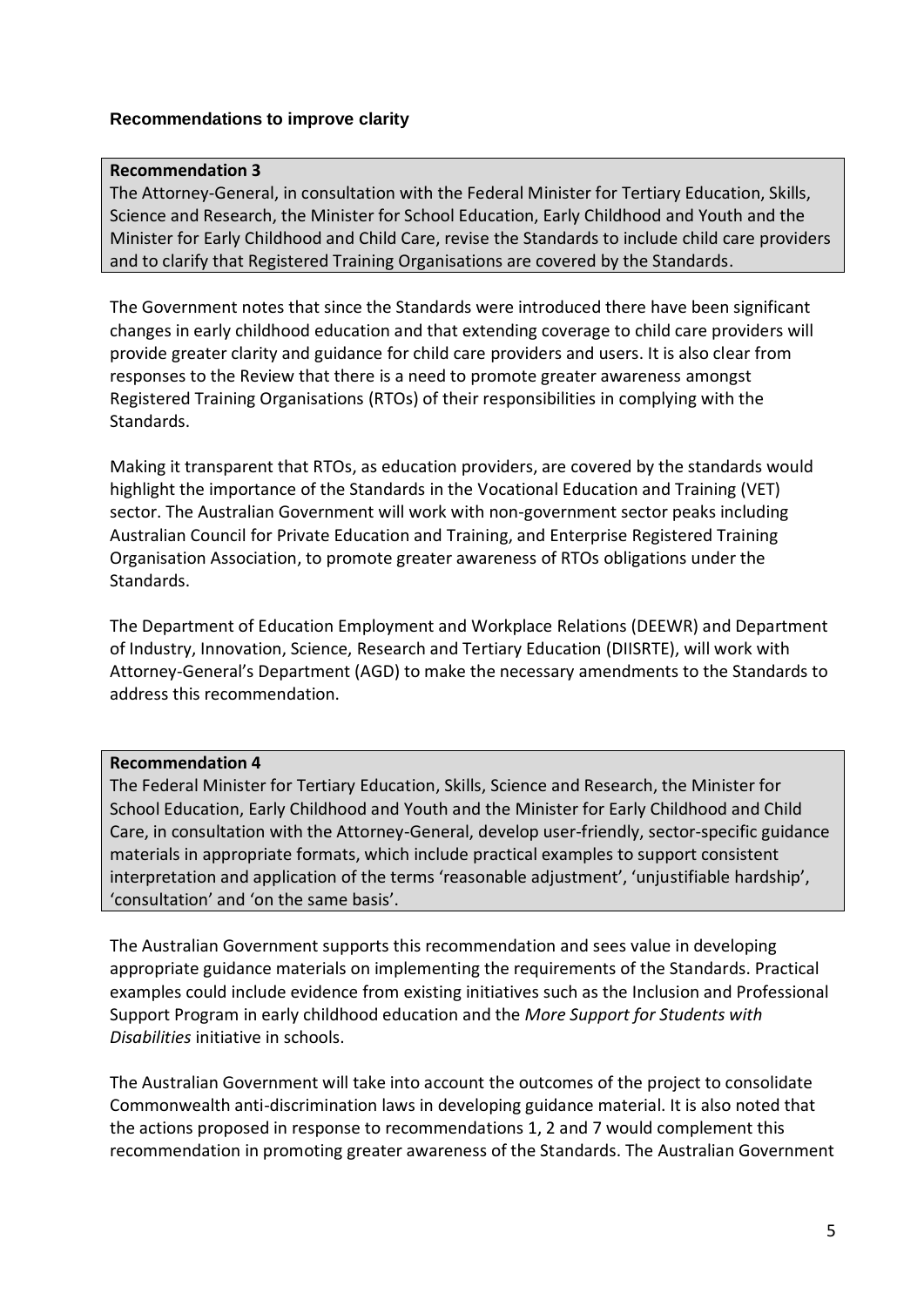will work with state and territory governments to make any new guidance material accessible throughout all jurisdictions.

#### **Recommendations to address access, participation, discrimination and inclusion**

#### **Recommendation 5**

The Attorney-General, in consultation with the Federal Minister for School Education, Early Childhood and Youth revise the Standards to include a requirement to develop individual education plans for students in schools. Individual education plans should include advice on the barriers that students with disability face in learning and how students with disability can be supported to overcome these barriers.

The Government notes that many education authorities currently require the completion of individual education plans to support students with disability. It is also noted that there were a number of issues raised during the Review in relation to how the plans are developed and how the plans can be used to assist students with disability in setting and achieving education goals.

DEEWR will investigate ways to develop national consistency in relation to the format of, and support for, effective use of individual education plans across jurisdictions in collaboration with state and territory education authorities. DEEWR will provide advice to AGD on possible amendments to the Standards relating to this recommendation.

#### **Recommendation 6**

The Attorney-General, in consultation with the Federal Minister for Tertiary Education, Skills, Science and Research revise the Standards to include a requirement to implement an agreed support plan for students with disability in the tertiary sector. The plan should set out the student's rights and responsibilities, the provider's responsibilities, any adjustments that have been agreed to, and mechanisms for review and support.

The Government will consider the feasibility of this recommendation in partnership with state and territory governments and the tertiary sector. Tertiary sector consultation will include how the proposed revisions to the Standards and new compliance requirements could be implemented in the higher education context.

The development of agreed support plans in the VET sector should be integrated into the VET Quality Framework for RTOs regulated by the National VET regulator, the Australian Skills Quality Authority (ASQA) as well as the Australian Quality Training Framework in order for this to function at RTO level.

The requirement for an agreed support plan under the Standards which would cover Australian Apprentices would be beneficial in terms of formalising arrangements and making responsibilities clearer to all parties. The term 'support plan' is consistent with the terms currently used in the sector. In the context of Australian Apprenticeships, the support plan should acknowledge the employment element of the training and could be completed in conjunction with Australian Apprenticeship Centre staff and shared with the employer, subject to the Australian Apprentice's consent in disclosing that information.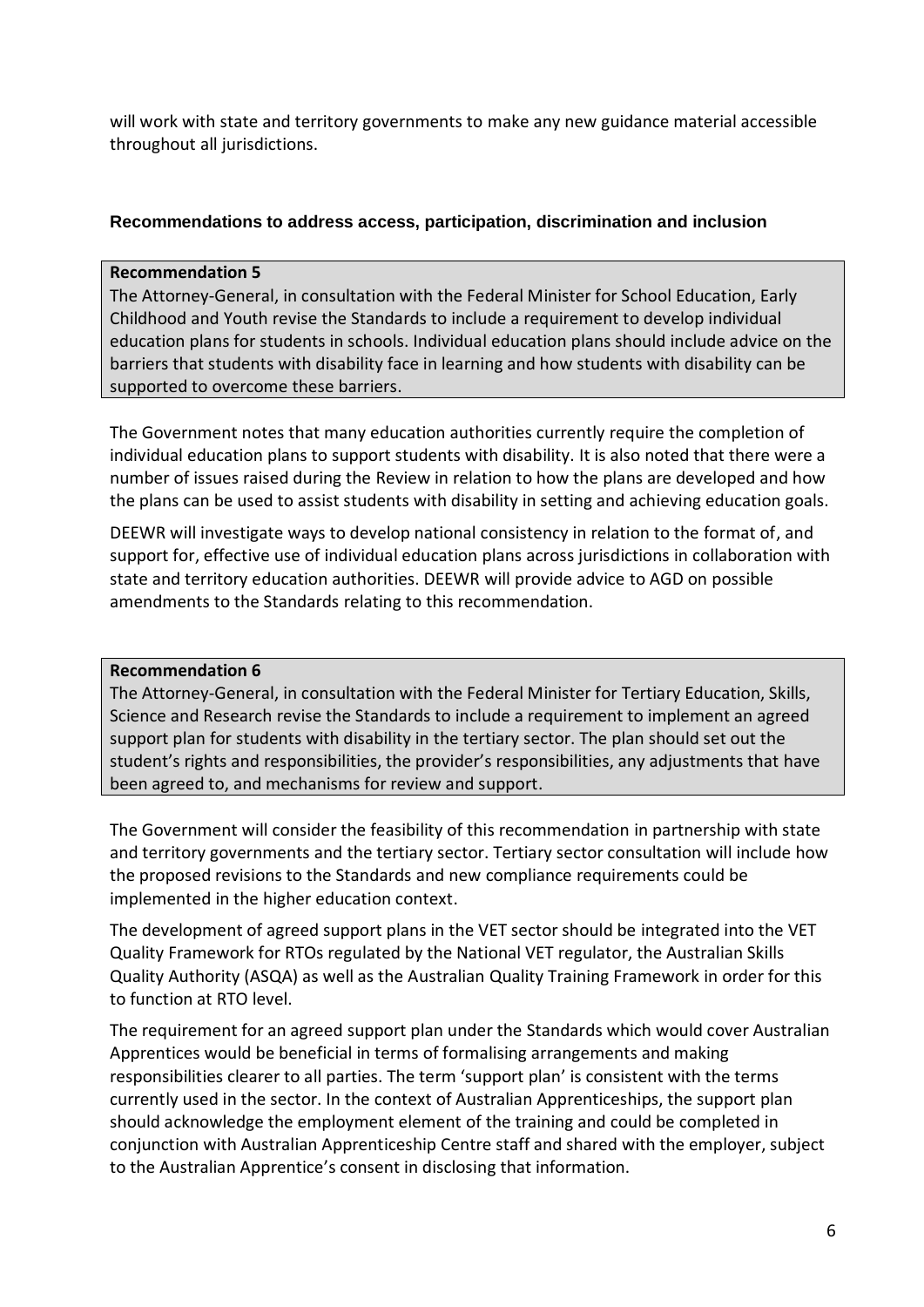#### **Recommendation 7**

The Federal Minister for Tertiary Education, Skills, Science and Research, the Minister for School Education, Early Childhood and Youth and the Minister for Early Childhood and Child Care develop sector specific materials for education providers that are easily accessible in an online format and take the form of good practice guides on:

- a. Developing individual education plans in schools or disability support plans in the tertiary sector.
- b. Inclusive education practice, information about the learning impacts of specific disabilities and practical advice on adjusting teaching modes, assessment and curriculum design and adaptation.
- c. Addressing indirect discrimination, bullying, harassment and victimisation experienced by students with disability.
- d. Managing challenging behaviour, student safety and the use of restrictive practices with students with disability.
- e. Strategies for meeting the needs of students with disability who have complex and multiple needs.

The Australian Government supports this recommendation and recognises the need for the development of good practice guides. It is noted that there are a number of resources currently available in the states and territories, as well as material being developed under the *More Support for Students with Disabilities* initiative and by disability support units in tertiary institutions.

The Government will compile an easily accessible evidence-bank of existing material and work with states and territories and education providers to ensure that a range of guidance materials covering the issues listed in Recommendation 7 are accessible to all education providers.

## **Recommendations relating to complaints, accountability and compliance**

## **Recommendation 8**

As part of the initiative to consolidate Commonwealth anti-discrimination laws, the Attorney-General's Department consider issues raised during the Review concerning:

- a. compliance and investigation of systemic breaches.
- b. the complaints process and development of a range of alternative dispute resolution options including mediation and arbitration.

#### **Recommendation 9**

The Attorney-General, in consultation with the Federal Minister for Tertiary Education, Skills, Science and Research, the Minister for School Education, Early Childhood and Youth and the Minister for Early Childhood and Child Care, revise the Standards to establish clear requirements for compliance with each part of the Standards.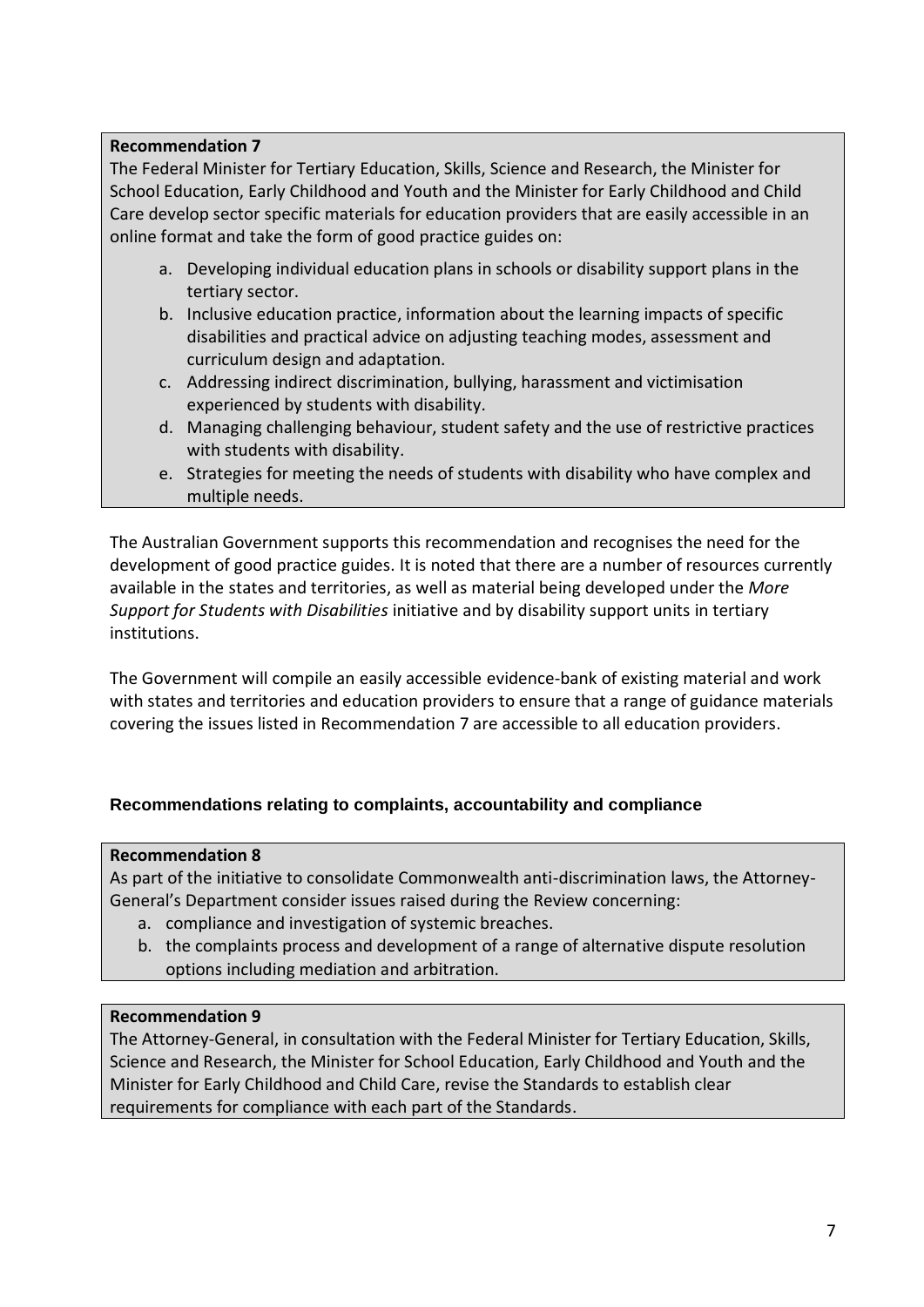#### **Recommendation 10**

The Attorney-General, in consultation with the Minister for Tertiary Education, Skills, Science and Research, the Minister for School Education, Early Childhood and Youth and the Minister for Early Childhood and Child Care and state and territory education ministers, investigate options for compliance reporting against the Standards for education providers.

The Australian Government notes these recommendations and will consider these issues in the context of the project to consolidate Commonwealth anti-discrimination laws. Processes for complaints and compliance across all Commonwealth anti-discrimination laws are being considered under the consolidation project, including:

- options to assist people to meet their anti-discrimination obligations
- ensuring there are simple, cost-effective mechanisms for resolving complaints of discrimination
- the roles and functions of the Australian Human Rights Commission.

The Australian Government acknowledges the concerns raised during the Review process by both education users and providers relating to compliance requirements. In particular, it is noted that further guidance and greater clarity would assist providers to understand how to meet their obligations under the Standards, as well as helping students with disability in the consultation process for adjustments. It is also recognised that any work to specify compliance requirements should not by default be seen as minimum standards or restrict the ability of students to negotiate appropriate adjustments.

DEEWR and DIISRTE will work with AGD in the context of the project to consolidate Commonwealth anti-discrimination laws to identify appropriate ways to improve compliance processes.

DEEWR and DIISRTE will also investigate options for incorporating compliance requirements into existing frameworks and reporting arrangements. For example the Australian Skills Quality Authority, VET Quality Framework and the Australian Quality Training Framework are relevant to compliance measures in the VET sector. Under the National Quality Standard for early childhood education and care providers state and territory Regulatory Authorities are responsible for both regulatory requirements and quality assurance of early childhood services.

## **Recommendations relating to contemporary education practice**

## **Recommendation 11**

The Federal Minister for Tertiary Education, Skills, Science and Research, the Minister for School Education, Early Childhood and Youth and the Minister for Early Childhood and Child Care, in consultation with state and territory education ministers, ensure that individual education plans (Recommendation 5) are used to assist in transitions between early childhood education, primary, secondary and tertiary sectors and ensure that students with disability are given options on the same basis as all other students.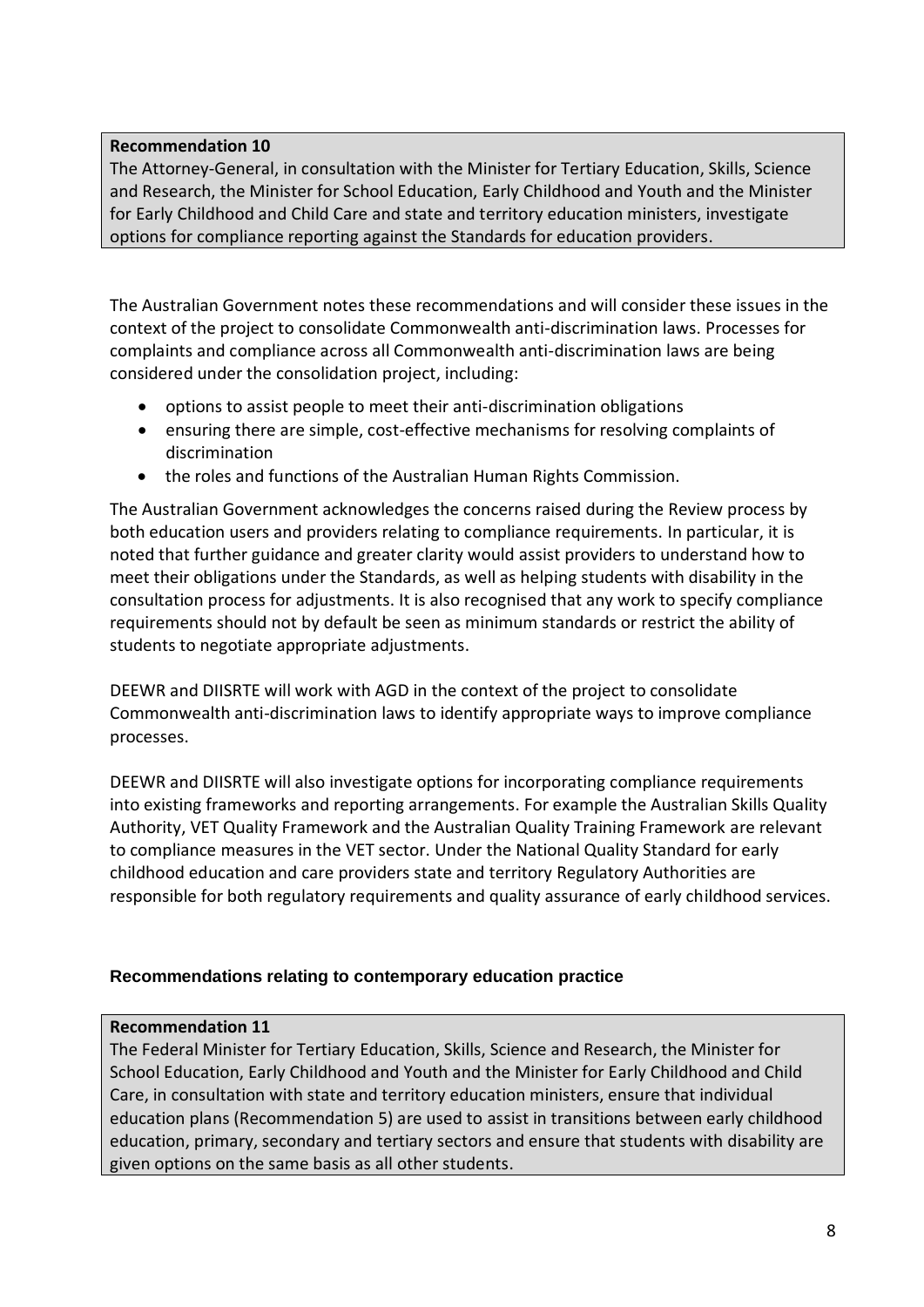The Australian Government supports this recommendation. The Early Years Learning Framework and the *More Support for Students with Disabilities* initiative include provisions for individual plans to assist in transitions. DEEWR will use the information provided by education authorities under these initiatives. The analysis will be used to report on progress under the National Disability Strategy which includes transitions through education to employment as a priority area. The analysis will also be used in the best practice and sector specific guidance proposed under Recommendations 1 and 7.

## **Recommendation 12**

The Federal Minister for Tertiary Education, Skills, Science and Research, the Minister for School Education, Early Childhood and Youth and the Minister for Early Childhood and Child Care consider whether the Standards are reflected appropriately in national policy and regulatory frameworks for each education sector including:

- a. National Quality Framework for Early Childhood Education & Care
- b. National Assessment Program Literacy and Numeracy (NAPLAN)
- c. VET Quality Framework
- d. National Professional Standards for Teachers and Principals
- e. Higher Education Standards Framework.

The Australian Government supports this recommendation. DEEWR and DIISRTE will review existing frameworks specified in Recommendation 12 and any others that guide the delivery of key education services and advise the relevant agencies on any changes required to take into account the Disability Standards for Education. The advice will take account of any changes to the Standards arising from this report.

DEEWR will liaise with relevant agencies to promote awareness of the Standards to ensure they are reflected in future national policy frameworks, as appropriate.

The Government notes that the lack of effective integration of the Standards with the Australian Quality Training Framework reduces the effectiveness of the Standards in the VET sector. DIISTRE will consult the bodies responsible for VET standards and regulatory frameworks, the National Skills Standards Council (NSSC) and the Australian Skills Quality Authority (ASQA), and state regulatory bodies to integrate the Standards with the national VET regulatory standards (which include both the VET Quality Framework used by ASQA and the AQTF). There are also a number of relevant projects in the National VET Equity Advisory Council 2012-13 work plan that will assist with Recommendation 12(c).

#### **Recommendation 13**

The Minister for Tertiary Education, Skills, Science and Research, the Minister for School Education, Early Childhood and Youth and the Minister for Early Childhood and Child Care ensure that practice guides on the Standards take greater account of technological advances and reflect the current and emerging technologies being used in all education sectors.